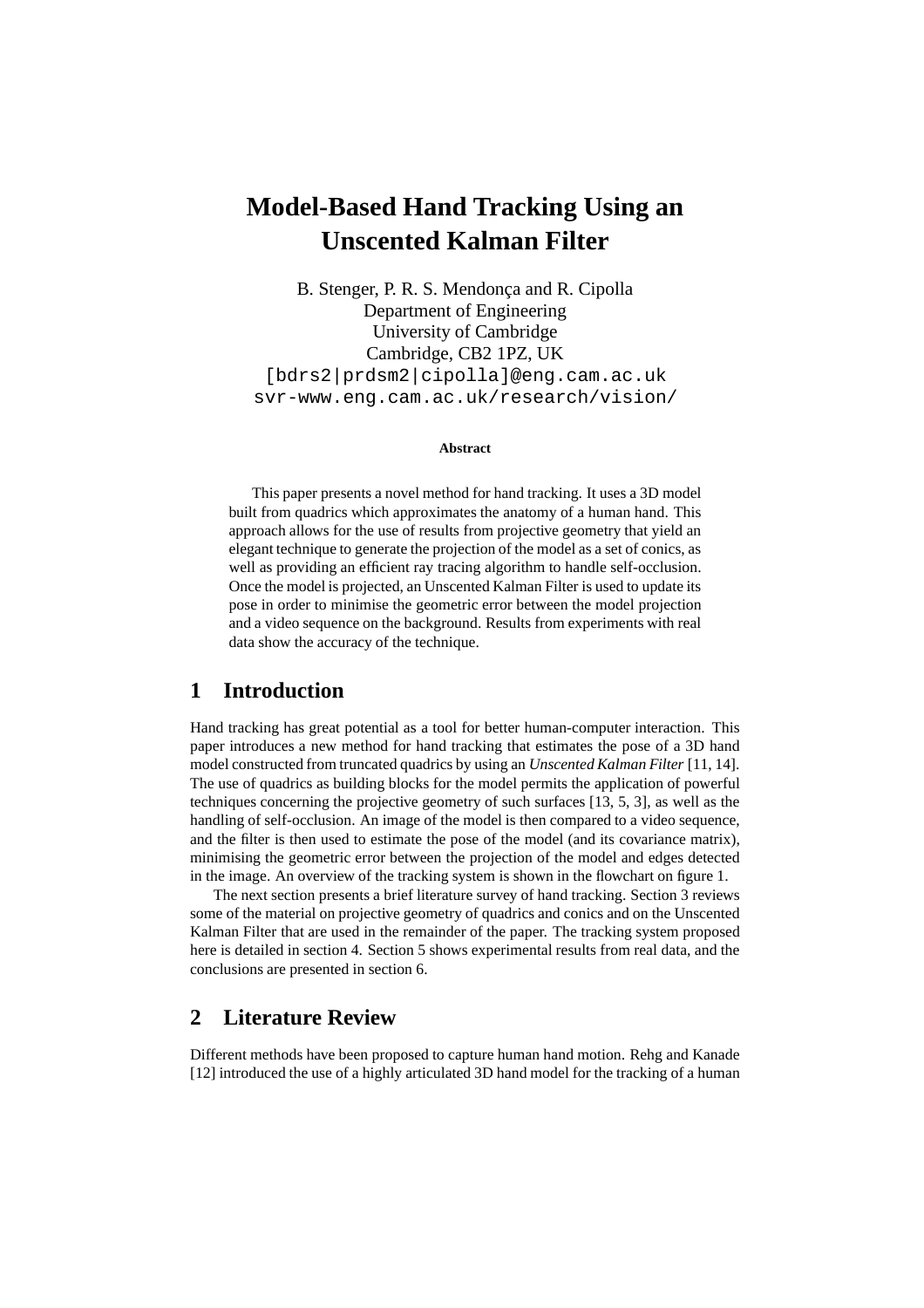

Figure 1: Flowchart of the tracking system. A detailed description of each stage of the process is given in section 4

hand. For tracking, the axes of the truncated cylinders that are used to model phalanges, are projected onto the image, and local edges are found. Finger tip positions are measured through a similar procedure. A nonlinear least squares method is used to minimise the error between the measured joint and tip locations and the locations predicted by the model. The system runs in real-time, however, dealing with occlusions and handling background clutter remains a problem. Heap and Hogg [7] used a deformable 3D hand shape model. The hand is modelled as a surface mesh which is constructed via PCA from training examples. Real-time tracking is achieved by finding the closest possibly deformed model matching the image. In [4], Cipolla and Hollinghurst presented a stereo handtracking system using a 2D model deformable by affine transformations. Wu and Huang [15] proposed a two-step algorithm to estimate the hand pose, first estimating the global pose and subsequently finding the configuration of the joints. However, their algorithm relies on the assumption that all fingertips are visible. Recently, Isard and MacCormick [9] have presented a vision based drawing system. The 2D hand shape is modelled with B-splines and partitioned sampling is used to track contours in real-time.

# **3 Theoretical Background**

#### **3.1 Projective Geometry of Quadrics and Conics**

A quadric is a second degree implicit surface in 3D space, and it can be represented in homogeneous coordinates as a symmetric 4  $\times$  4 matrix  ${\bf Q}$  such that  ${\bf X}^{\rm T}{\bf Q}{\bf X}=0$  [13]. The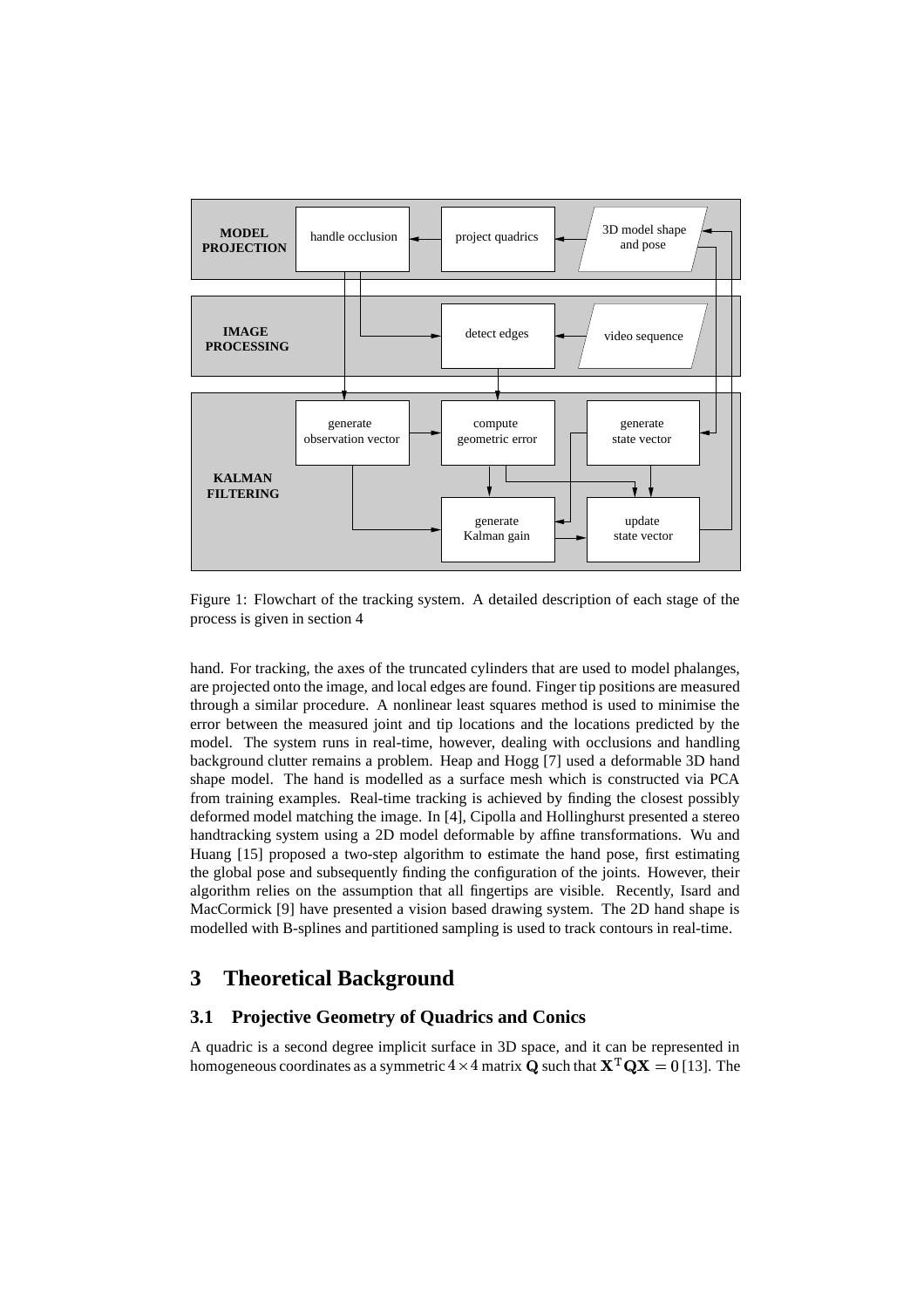

Figure 2: A truncated Quadric  $\mathbf{Q}_{\Pi}$ , e.g. a truncated ellipsoid, can be obtained by finding points on quadric **Q** which satisfy  $X<sup>T</sup> \Pi X \ge 0$ .

image of a quadric  $\mathbf{Q} = \begin{bmatrix} \mathbf{A} & \mathbf{b} \\ \mathbf{b}^{\mathrm{T}} & c \end{bmatrix}$  seen from seen from a normalised projective camera  $P = [\mathbb{I} \mid \mathbf{0}]$  is a conic C given by  $C = cA - bb^T$  [3]. The tangent 1 to the conic at the point  $x \in C$ is given by  $\mathbf{l} = [l_1, l_2, l_3]^T = \mathbf{C}\mathbf{x}$ . Therefore, the homogeneous representation of the normal **n** of **C** at **x** is given by  $\mathbf{n} = [l_1, l_2, 0]^T$ . If the matrix **Q** of a quadric is singular, the quadric is said to be *degenerate*. Different families of quadrics are obtained from matrices Q of different ranks. Particular cases of interest are:

ellipsoids, represented by matrices Q with full rank;

**cones and cylinders,** represented by matrices  $Q$  with rank $(Q) = 3$ ;

**a** pair of planes  $\pi$  and  $\pi'$ , represented as  $\mathbf{Q} = \pi \pi'^T + \pi' \pi^T$  with rank( $\mathbf{Q} = 2$ .

In order to employ quadrics for modelling more general shapes, it is necessary to truncate them. For any quadric **Q** the truncated quadric  $\mathbf{Q}_{\Pi}$  can be obtained by finding points  $X$  satisfying:

$$
\mathbf{X}^{\mathrm{T}} \mathbf{Q} \mathbf{X} = 0 \tag{1}
$$

and 
$$
\mathbf{X}^{\mathrm{T}} \Pi \mathbf{X} \geq 0,
$$
 (2)

where  $\Pi$  is a matrix representing a pair of clipping planes (see figure 2).

#### **3.2 Nonlinear Filtering**

The tracking of an object in 3D space from images can be formulated as a nonlinear estimation problem. This formulation allows the use of any nonlinear estimation technique,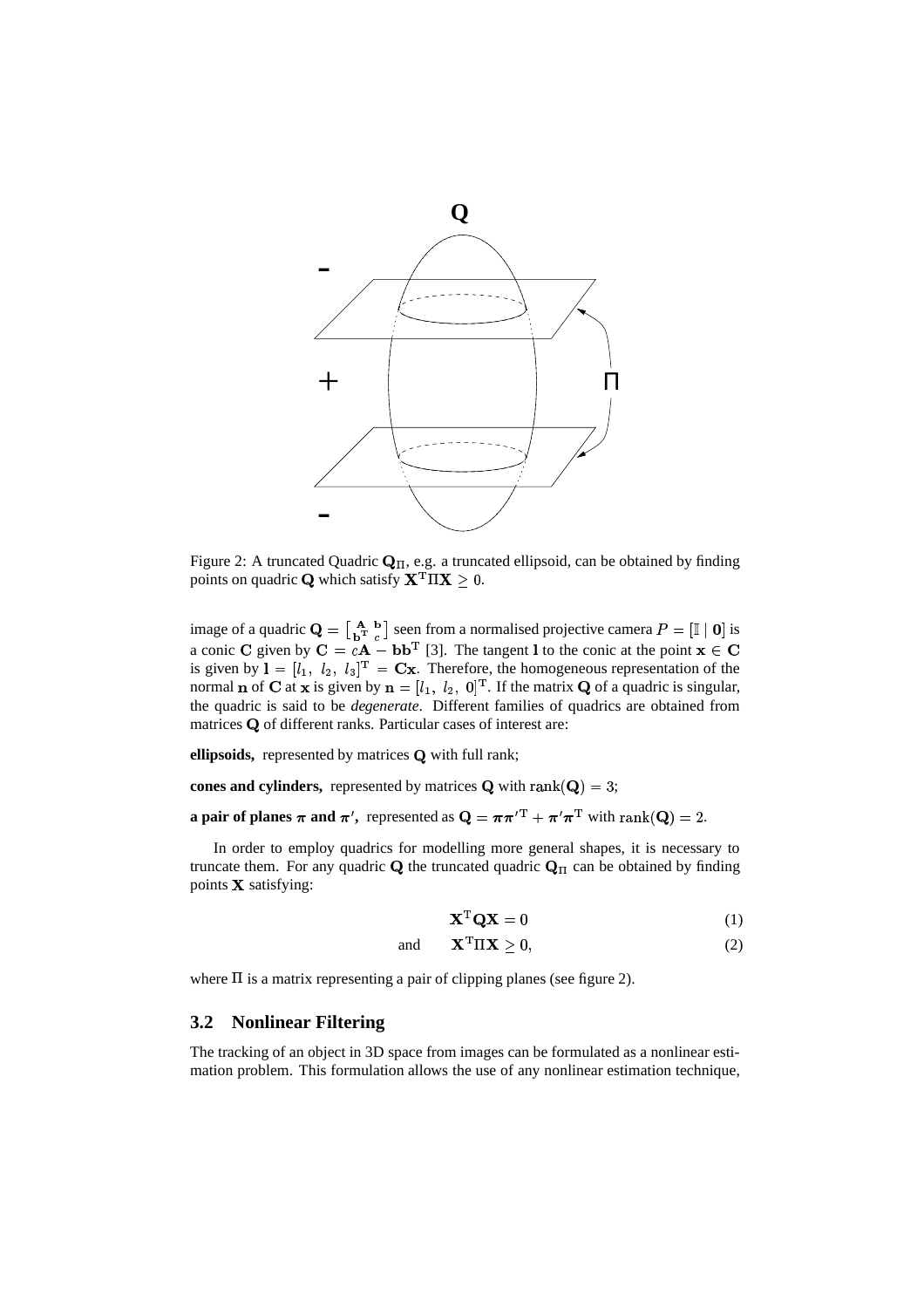such as Extended Kalman Filtering (EKF) [10, 1], the CONDENSATION algorithm [8], or Monte Carlo methods [6]. The Unscented Kalman Filter (UKF), an alternative to the EKF, has been proposed by Julier and Uhlmann [11]. It is provably superior to the EKF in most practical situations. It is also computationally more efficient, thus permitting higher frame rates of the tracking algorithm. The computation of Jacobian matrices is avoided, which is necessary to propagate distributions in the EKF. Instead, a small number of carefully chosen sample points is propagated in each estimation step, which provide a compact parameterisation of the underlying distribution. This is also in contrast to random sampling methods such as CONDENSATION or Monte Carlo based techniques which demand a larger number of sample points, and are therefore computationally expensive.

Consider the nonlinear state transition equation

$$
\mathcal{X}(k+1) = \mathbf{f}\Big(\mathcal{X}(k), \mathbf{u}(k+1), k+1\Big) + \mathbf{v}(k+1),
$$
\n(3)

where **f** describes the system dynamics,  $\mathcal{X}(k)$  is the *n*-dimensional state of the system at timestep k,  $\mathbf{u}(k+1)$  is a control input vector, and  $\mathbf{v}(k+1)$  is the process noise. The covariance matrix of the state distribution is given by  $\Sigma_{\mathcal{X}}$ . A set of observations, related to the state vector, are obtained through the equation

$$
\mathcal{Z}(k+1) = \mathbf{h}\Big(\mathcal{X}(k+1), \mathbf{u}(k+1), k+1\Big) + \mathbf{w}(k+1),\tag{4}
$$

where  $\mathcal{Z}(k+1)$  is the observation vector, **h** is the observation model and  $\mathbf{w}(k+1)$  is the measurement noise. An overview of the filtering algorithm is given in algorithm 1.

#### **Algorithm 1** Unscented Kalman Filtering (UKF) Algorithm.

1. Select a set of  $2n$  sample points  $\sigma_l$ ,  $l = 1, 2, ..., 2n$ , as the columns of  $\pm \sqrt{n \Sigma_{\mathcal{X}}(k|k)}$ .

- 2. Compute  $\mathcal{X}_0(k|k) = \mathcal{X}(k|k)$  and  $\mathcal{X}_l(k|k) = \sigma_l + \mathcal{X}(k|k)$ .
- 3. Compute  $\mathcal{X}_l(k+1|k)$  by applying the system equation (3) to  $\mathcal{X}_l(k|k)$ .
- 4. Compute the predicted state  $\mathcal{X}(k+1|k)$  as

$$
\hat{\mathcal{X}}(k+1|k) = \frac{1}{2n+1} \sum_{l=0}^{2n} \mathcal{X}_l(k+1|k). \tag{5}
$$

5. Compute  $\mathcal{Z}_l(k+1|k)$  by applying the observation equation (4) to  $\mathcal{X}_l(k+1|k)$ .

6. Compute the predicted observation  $\mathcal{Z}(k+1|k)$  as

$$
\hat{\mathcal{Z}}(k+1|k) = \frac{1}{2n+1} \sum_{l=0}^{2n} \mathcal{Z}_l(k+1|k). \tag{6}
$$

7. Compute the innovation  $\nu(k + 1) = \mathcal{Z}(k + 1) - \mathcal{Z}(k + 1|k)$  from the current measurement  $\mathcal{Z}(k+1)$  and the predicted observation  $\mathcal{Z}(k+1|k)$ .

- 8. Update the Kalman gain matrix  $G(k + 1)$ .
- 9. Update the estimate of the state vector

$$
\hat{\mathcal{X}}(k+1|k+1) = \hat{\mathcal{X}}(k+1|k) + \mathbf{G}(k+1)\nu(k+1). \tag{7}
$$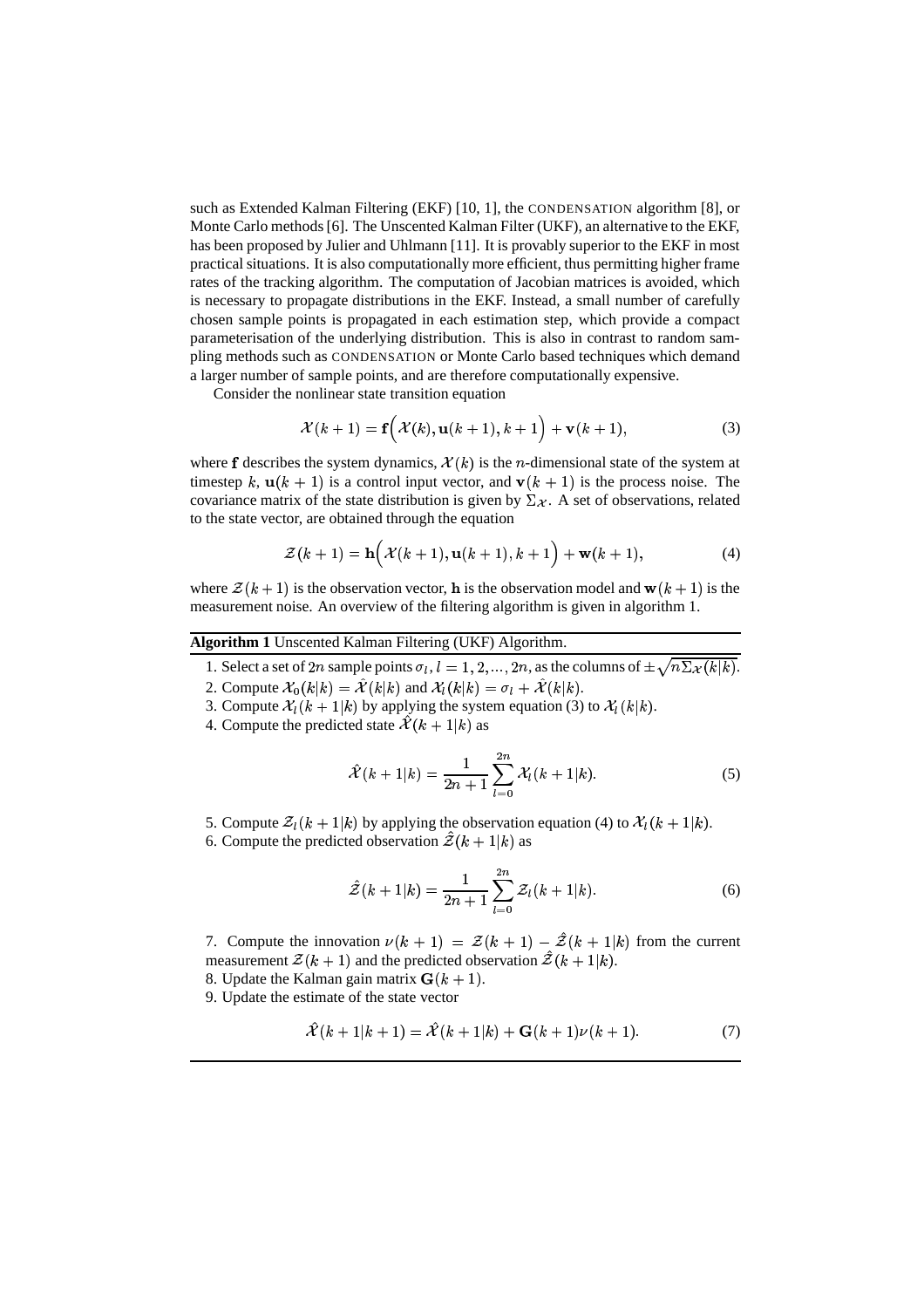

Figure 3: The 27 DOF hand model is constructed from 37 truncated quadrics. Front view (left) and exploded view (right) are shown.

# **4 3D Model Based Tracking**

#### **4.1 Description of the Hand Model**

The hand model is built using a set of quadrics  $Q_i, i \in 1, ..., 37$ , approximately representing the anatomy of a real human hand as shown in figure 3. Similar to Rehg [12], we use a hierarchical model with 27 degrees of freedom (DOF): 6 for the global hand position, 4 for the pose of each finger and 5 for pose of the thumb. The DOF for each joint correspond to the DOF of a real hand. Starting from the palm and ending at the tips, the coordinate system of each quadric is defined relative to the previous one in the hierarchy.

The palm is modelled using a truncated cylinder, its top and bottom closed by halfellipsoids. Each finger consists of three segments of a cone, one for each phalanx. They are connected by hemispheres, representing the joints. The phalanges of the thumb are represented by an ellipsoid, a truncated cylinder and a truncated cone. Hemispheres are used for the tips of fingers and thumb. The shape parameters of each quadric are set by taking measurements from a real hand.

#### **4.2 Generation of the Contours**

Each clipped quadric of the hand model is projected individually as described in section 3.1, generating a list of clipped conics. For each conic matrix  $C$  we use eigendecomposition to obtain a factorisation given by  $C = T^{-T}DT^{-1}$ , where

$$
\mathbf{T} = \left[ \begin{array}{cc} \mathbf{R} & \mathbf{t} \\ \mathbf{0}^{\mathrm{T}} & 1 \end{array} \right] \tag{8}
$$

with  $\mathbf{R} \mathbf{R}^{\mathrm{T}} = \mathbb{I}$ . The diagonal matrix **D** represents a conic aligned with the x- and y-axis and centred at the origin. The matrix  $\bf{T}$  is the representation in homogeneous coordinates of a Euclidean transformation that maps this conic onto  $C$ . We can therefore draw  $C$  by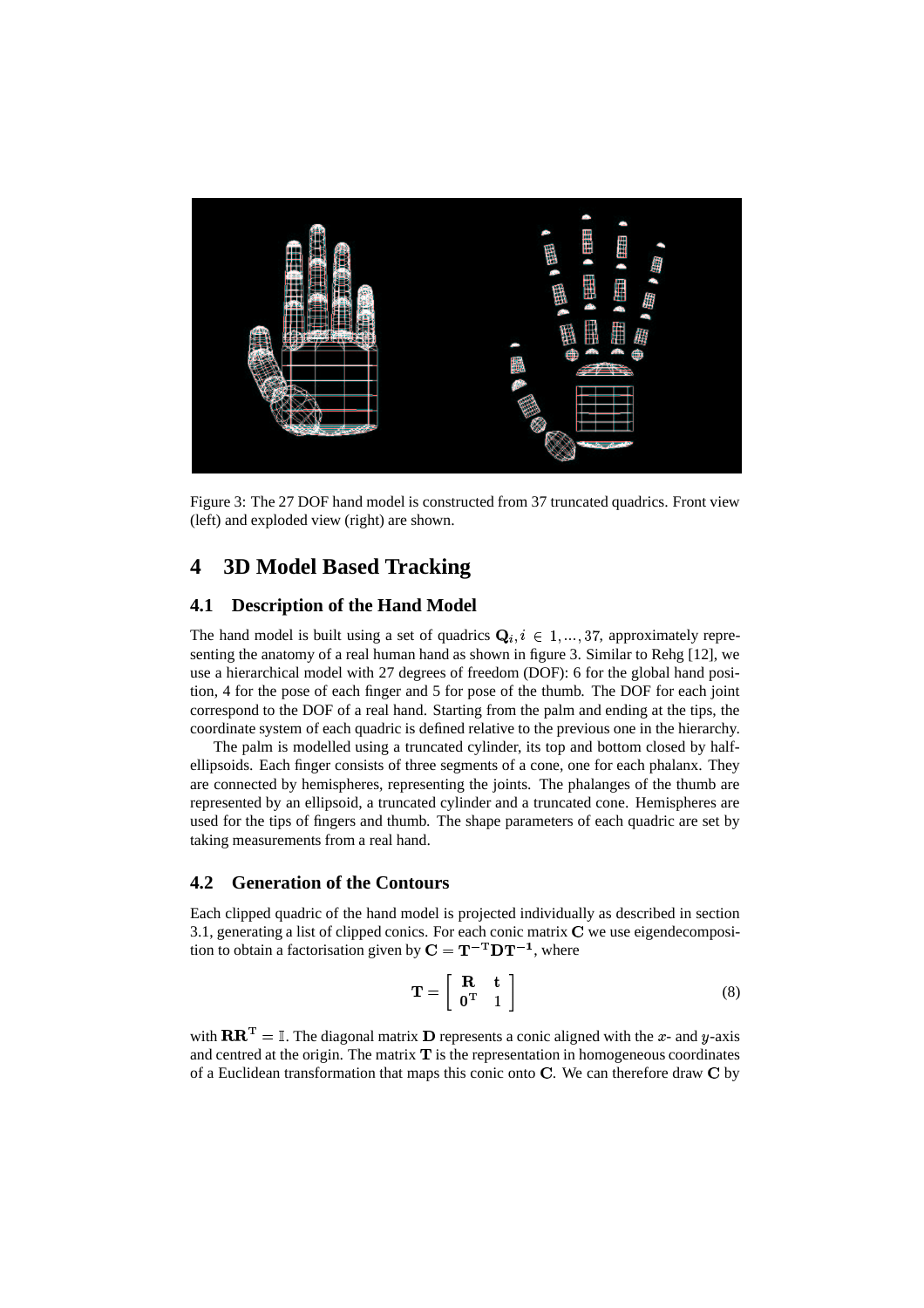

Figure 4: A quadric  $Q$  and its projection  $C$  on the image plane.

drawing  **and transforming the rendered points according to**  $**T**$ **. The drawing of**  $**D**$  **is** carried out by different methods, depending on its rank. For  $rank(\mathbf{D}) = 3$  we draw an ellipse, for rank $(D) = 2$  we draw a pair of lines.

The next step is the handling of occlusion, achieved by a simple ray tracing algorithm. Consider a point  $\bf{x}$  on the conic  $\bf{C}$ , obtained by projecting the quadric  $\bf{Q}$ , as shown in figure 4. The camera centre and  $\bf{x}$  define a 3D ray L. Each point  $\bf{X} \in L$  is given by  $\mathbf{X}(s) = \begin{bmatrix} \mathbf{x} \\ s \end{bmatrix}$ , where s is a free parameter determining the depth of the point in space, such that the point  $\mathbf{X}(0)$  is at infinity and  $\mathbf{X}(\infty)$  is at the camera centre. The point of intersection of the ray with the quadric  $Q$  is found by solving the equation

$$
\mathbf{X}(s)^{\mathrm{T}} \mathbf{Q} \mathbf{X}(s) = 0 \tag{9}
$$

for s. Writing  $\mathbf{Q} = \begin{bmatrix} \mathbf{A} & \mathbf{b} \\ \mathbf{b}^{\mathrm{T}} & \mathbf{c} \end{bmatrix}$ , the uniq , the unique solution of (9) is given by  $s_0 = -\mathbf{b}^T \mathbf{x}/c$ .

. . . . . . . . In order to check if  ${\bf X}(s_0)$  is visible, (9) is solved for each of the other quadrics  ${\bf Q}_i$  of the hand model. In the general case there are two solutions  $s_1^i$  and  $s_2^i$ , yielding the points where the ray intersects with quadric  $\mathbf{Q}_i$ . The point  $\mathbf{X}(s_0)$  is visible if  $s_0 \geq s_i^i \quad \forall i, j$ , in which case the point  $\bf{x}$  is drawn. Figure 5 shows an example of the projection of the hand model with occlusion handling.

#### **4.3 Construction of the State and Observation Vectors**

The state vector  $\mathcal X$  contains the global pose of the hand and the configuration of the joints. Additionally, components modelling the hand motion, such as velocity and acceleration, can be included. In the most general case the state vector will have dimension  $27n$ , where  $n-1$  is the order of the dynamic model.

The observation vector  $\mathcal Z$  is obtained by detecting edges in the neighbourhood of the projected hand model.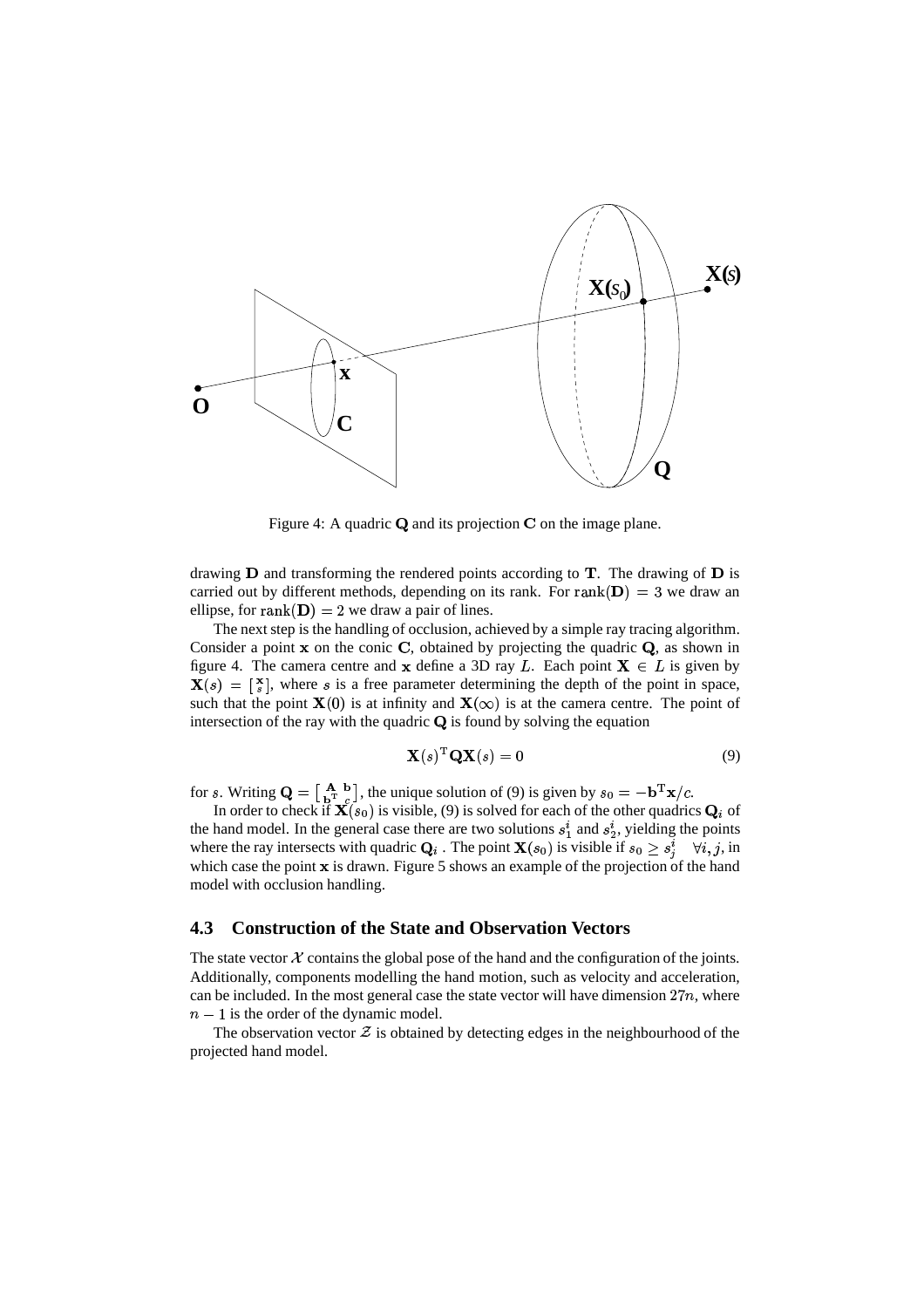

Figure 5: Occlusion handling is achieved by a simple ray tracing algorithm. The 3D model (left) and its generated contour (right) are shown.

Let  $S_i = {\mathbf{X}_i^1, \mathbf{X}_i^2, ..., \mathbf{X}_i^{N_i}}$  be the set of visible (not occluded) points on the contour generator of  $\mathbf{Q}_i$ , and  $\mathbf{C}_i$  be the projection of  $\mathbf{Q}_i$ . The image of each point  $\mathbf{X}_i^j$  is denoted by  $\mathbf{x}_i^j$ . The vector  $\mathbf{n}_i^j$  normal to  $\mathbf{C}_i$  at  $\mathbf{x}_i^j$  can be obtained as described in section 3.1.

For each point  $\mathbf{x}_i^j$  we look for edges along the normal  $\mathbf{n}_i^j$  (see for example [2]). For this the intensity values in the image are convolved with the derivative of a Gaussian kernel and an edge is assigned to the position  $e_i^j$  with the largest absolute value. The observation vector  $\mathcal Z$  is constructed by stacking the inner products  $\mathbf n_i^j \mathbf T \mathbf e_i^j$  into a s . . . .  $i$  into a single vector.

The predicted observation vector for the UKF is obtained as follows: By projecting the hand model corresponding to the state vector  $\mathcal{X}_0(k+1|k)$  we obtain a reference contour, for which a list of image points  $I_0 = \{x_i^j\}$  is compu  $i<sup>j</sup>$  is computed together with the corresponding normals. Each of the remaining state vectors  $\mathcal{X}_l(k+1|k)$  is used to compute new contours and new lists  $I_i$  of image points. The vectors  $\mathcal{Z}_i(k+1|k)$  are then constructed by stacking the inner products  $\mathbf{n}_i^{j \mathrm{T}} \mathbf{x}_i^j$ , where  $\mathrm{T}$ . . . . . .  $i_j^j$ , where the points  $\mathbf{x}_i^j$  are in the list  $I_l$ . The predicted observation can be found according to equation 6.

Each component of the innovation vector will then have the form  $\mathbf{n}^{\mathrm{T}}(\mathbf{e} - \tilde{\mathbf{x}})$ , where  $\tilde{\mathbf{x}}$ is the weighted average of the contour points, e is the corresponding edge in the image and **n** is the corresponding normal vector of the reference contour. Therefore, a component of the innovation is the distance between the average contour point and the corresponding edge. Thus the innovation can be interpreted as the error in pixels between the projection of the hand model and the edges in the image.

## **5 Experimental Results**

Real data experiments were designed to test the proposed tracking algorithm. Two sequences of one hundred  $360 \times 288$  greyscale images of a pointing hand and an open hand, respectively, were acquired. The parameters of the hand model were initially set manually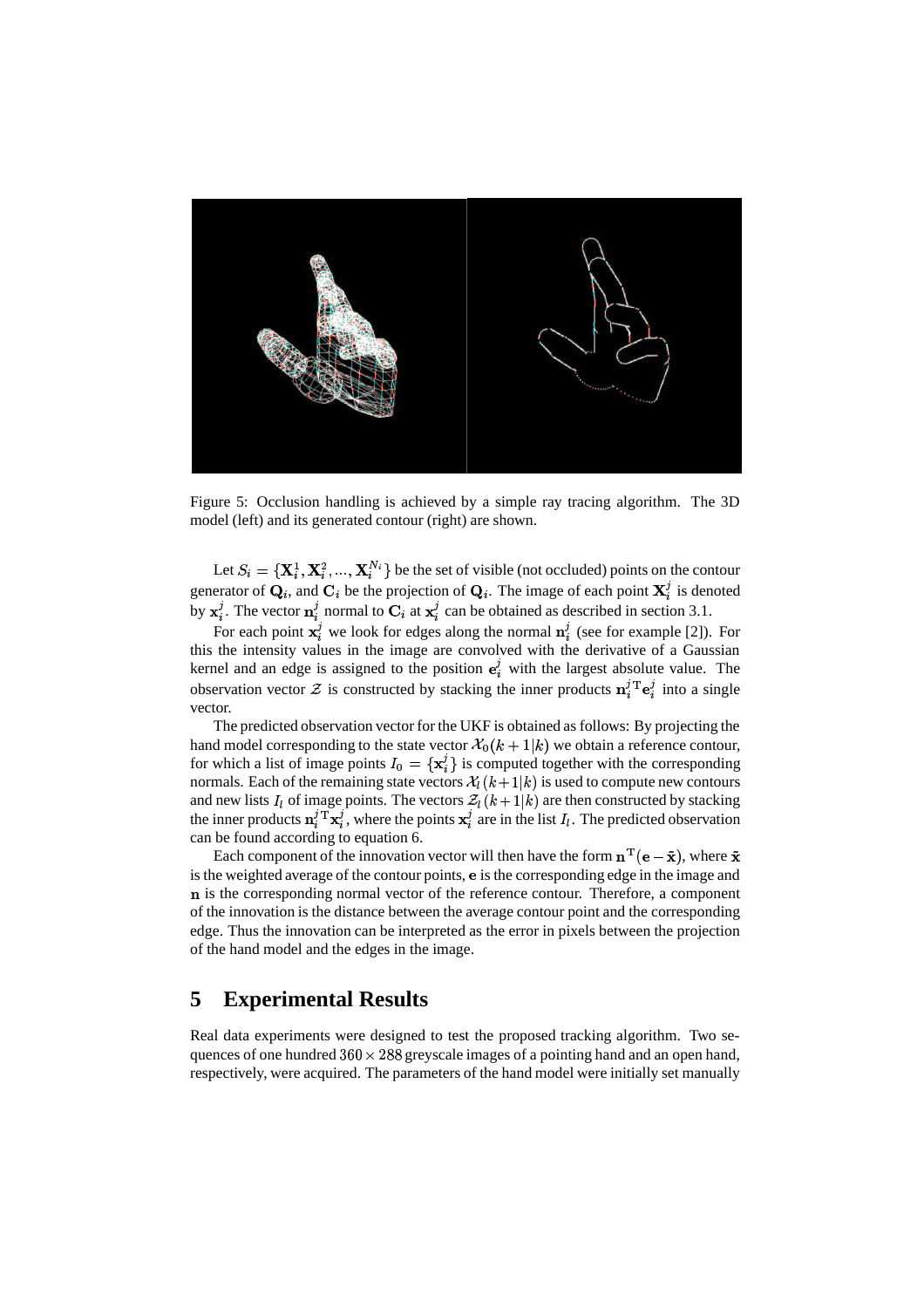

Figure 6: Results of the tracking algorithm: The images in the top row show the frames with the contours of the hand model superimposed. The images in the bottom row show the corresponding 3D pose. The hand is tracked continuously over the complete sequence of 100 frames.



Figure 7: Tracking of an open hand. The top row shows the contours superimposed on the images, the bottom row shows the estimated 3D pose of the hand model.

to match the pose of the hand in the first frame of each sequence. Three DOF were given to the motion of the hand: translation in  $x$ - and  $y$ -directions and rotation about the  $z$ -axis. The dynamics of the hand was modelled using a second order process, i.e. using position,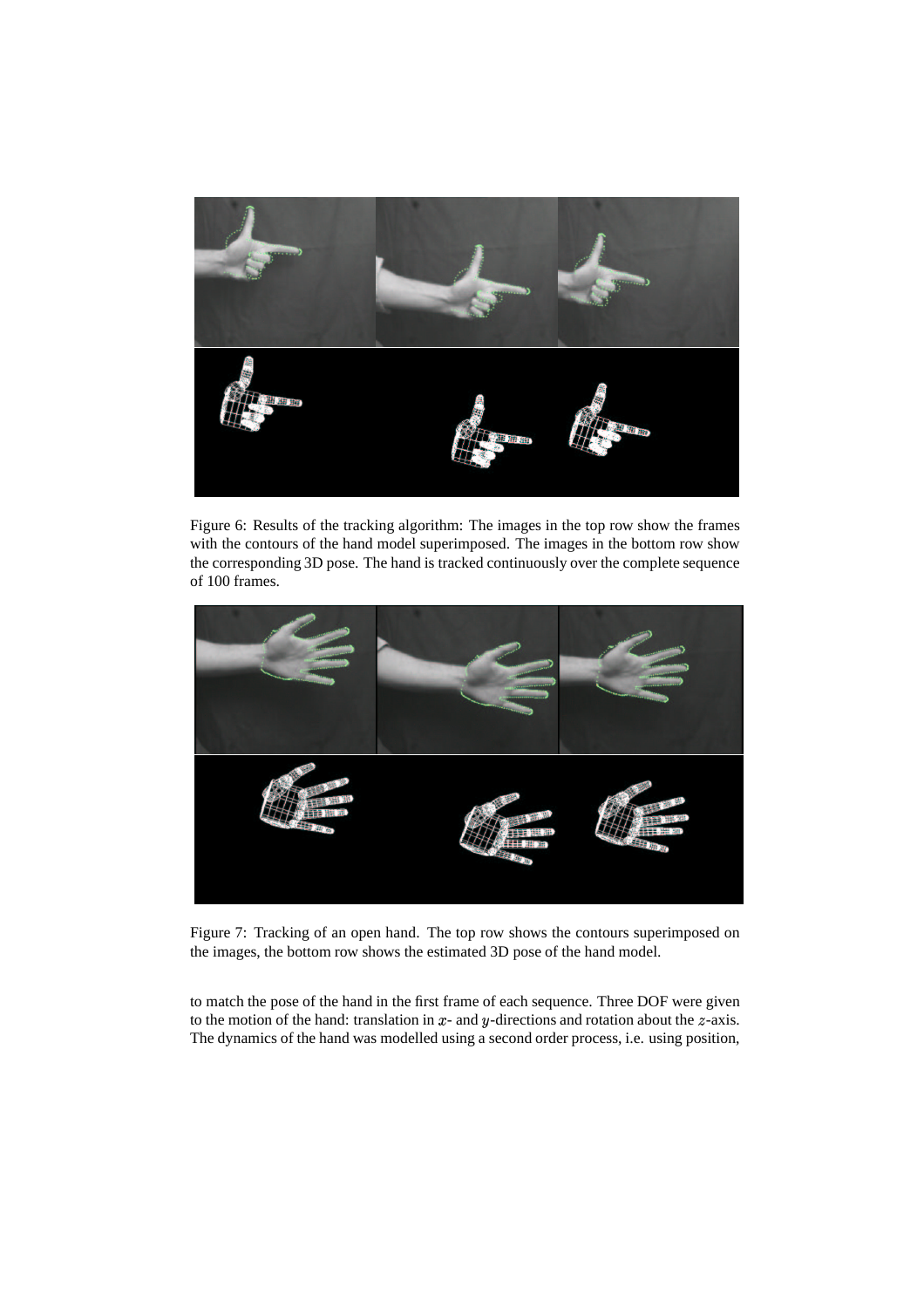velocity and acceleration. The state vector was therefore

$$
\mathcal{X} = \left[x, y, \theta_z, \dot{x}, \dot{y}, \dot{\theta}_z, \ddot{x}, \ddot{y}, \ddot{\theta}_z\right]^{\mathrm{T}}.
$$
 (10)

The results of the tracking algorithm are shown in figures 6 and 7. The images in the top row show the contours superimposed on selected frames of the sequence, the images in the bottom row show the corresponding 3D pose of the hand model. The tracking system operates at a rate of 3 frames per second on a Celeron 433MHz machine.

It can be seen that the system is accurate, succeeding in obtaining the correct pose of the hand. Although it is not operating in real-time yet, we expect to achieve this goal by code optimisation and using a faster machine. Also, a less complex model, tailored to the particular application, can be used for speeding up the processing.

## **6 Conclusion**

This paper presented a novel model-based hand tracking system. The use of quadrics to build the 3D model yields a practical and elegant method for generating the contours of the model, which are then compared with the image data. This measurements are used by an Unscented Kalman Filter to estimate the current motion parameters of the model. Results with real data demonstrate the efficiency of the proposed method.

#### **6.1 Future Work**

It is desirable to estimate as many pose and motion parameters as possible. Preliminary experiments suggest that, in order to increase the number of parameters, it is first necessary to refine the shape of the model to obtain a better agreement between its projection and the edges in image. This is currently done by hand, but the same framework presented here could be used to estimate the shape of the model from a set of still images, in an off-line stage to be carried out before the tracking.

The use of multiple cameras in order to reduce ambiguity is under development. A possible approach is to increase the length of the observation vector by stacking the measurements carried out on different images.

#### **Acknowledgements**

This work has been supported by EPSRC, award ref. 301321, and the Gottlieb Daimlerand Karl Benz-Foundation. Paulo R. S. Mendonça would like to acknowledge the financial support of CAPES, Brazilian Ministry of Education, grant BEX1165/96-8.

# **References**

[1] Y. Bar-Shalom and T. E. Fortmann. *Tracking and Data Association*. Number 179 in Mathematics in science and engineering. Academic Press, Boston, 1988.